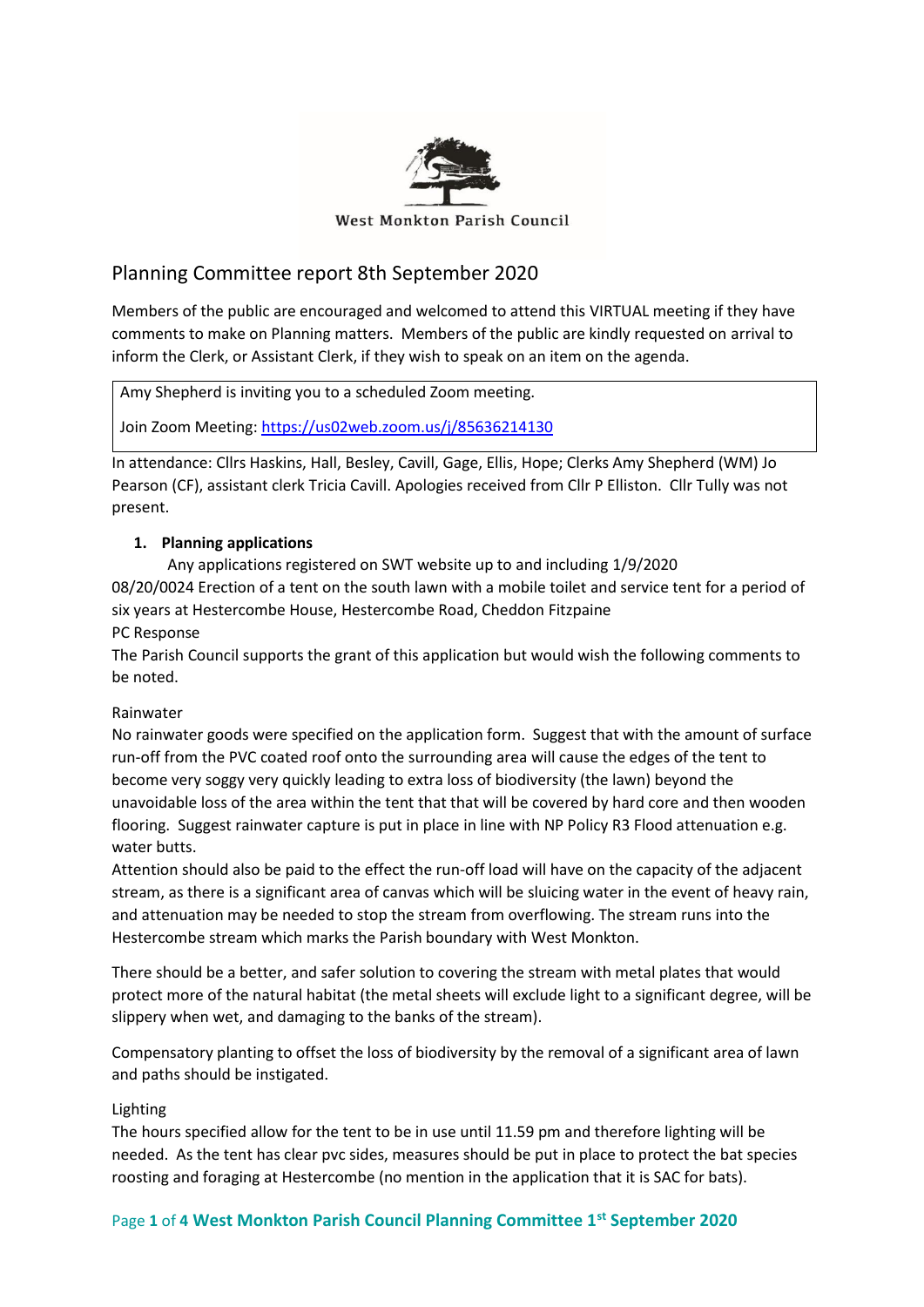Also, no lighting is specified for access from any of the pathways shown on the plan. Low level lighting should be installed for safety purposes. All lighting inside and out (because the sides of the tent are clear) should be directional LED according to recommendations by L Burrows Ecologist at SCC. No lighting should be directed into trees or hedges around the site.

48/20/0041 Erection of a first-floor extension at Walford Lodge, Bridgwater Road, West Monkton Having confirmed that the proposed cladding will be actual wood and not a plastic look-alike, the Parish Council supports the grant of this application.

48/20/0008. Further to comments made by Parish Council on this application and on the SWTC planning website dated  $11<sup>th</sup>$  March. It was noted that the application 48/18/0055 had been granted. PC remained concerned that bats would be affected by light spillage from the houses. It is noted that the report from L Burrows Ecology Officer at SCC on 25<sup>th</sup> February 2020 states that an HRA (Habitat Regulations Assessment) is required due to the bats being in Band B of the Hestercombe House SAC. The Parish Council notes that neither this Assessment nor the response from Natural England to the HRA is on the website. The PC would be minded to support any recommendations made by the HRA and approved by Natural England. The Parish Council recommends that, to comply with NP Dark Skies policy, the internal lighting in the houses is downlit, LED and of a suitable spectrum to protect wildlife. Appropriate glazing should reduce the extent of light spillage. If the driveways are to be lit, although not shown on the drawings submitted, then low level lighting should be used. There is no indication of any plans to install street lighting up to the proposed new entrance, the PC would not support further encroachment of street lighting towards Sidbrook Cross. The Parish Council would strongly endorse the immediate replanting of hedgerow species when the existing drive into the site is removed, in the interests of protecting biodiversity and helping to attenuate water run-off. In accordance with NP Policy Flood attenuation, it is expected that the properties will be provided with water butts or other rainwater capture systems.

Proposal for anew build in the grounds of The Orchards, Redhill, West Monkton. Some illustrative drawings were shown, of a very individual design. Cllrs Besley and Gage declared personal interest. No negative comments were received.

Planning Enforcement notices were noted.

 E/0138/48/20 Alleged unauthorised advertisement on land at Prockters Farm, West Monkton

 E/0141/48/20 Alleged breach - building within the curtilage at 9 Richmond Street, Monkton Heathfield, Taunton, TA2 8GY

#### Application withdrawn: this was noted

48/20/0006 Display of a total of 17. No advertisements, (4 No. internally illuminated fascia signs, 2 No. internally illuminated signs and 11 No. non-illuminated various signs including poster frames, banner frame, menu boards, barrier, header signage, exit sign, welcome sign, tenant panel and key sellers) at Costa Coffee, Hankridge Way, Taunton

#### **2. Grant Application**

Tacchi Morris Grant application. Some contract furniture designs were presented with prices. Discussion followed and the following feedback was sent to Andy Pulleyn T-M.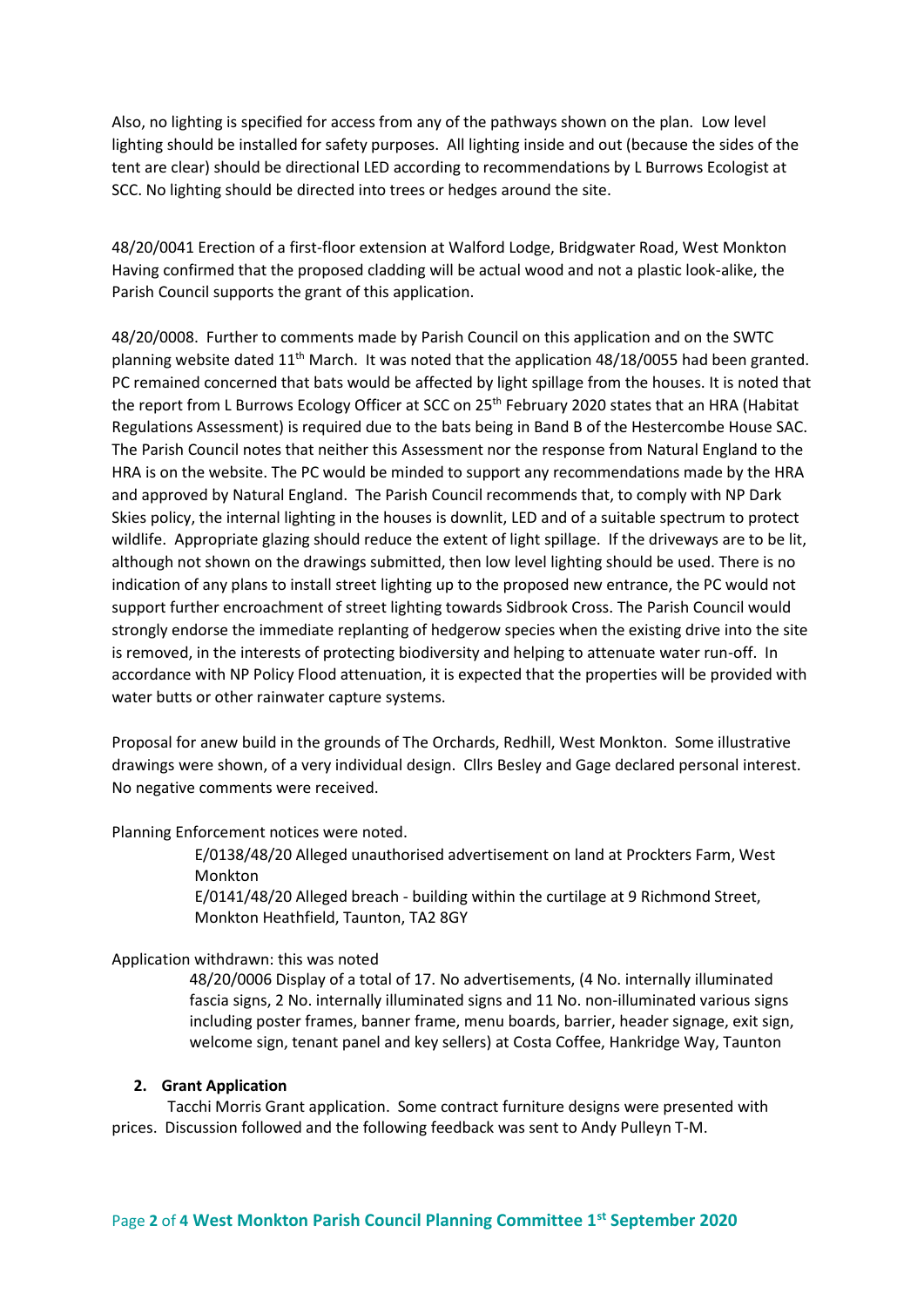The supplier that was used to furnish from scratch the BACH was primarily a company called Nisbets. They are based in Avonmouth and known nationally as suppliers of catering equipment and furnishings.

It may be useful for you to look through their catalogue to gain an appreciation of what is available in the catering fraternity, and the prices. Click on the link below.

### [https://www.nisbets.co.uk/furniture/\\_/a33-1](https://www.nisbets.co.uk/furniture/_/a33-1)

Concern was expressed that the kitchen and bar need upgrading, and therefore some of the funds need to be directed towards those improvements as well as tables and chairs. The PC's original discussion centred upon the provision of a catering coffee making machine (see Nisbets). It was expressed that it was better to have first class coffee and cake and sit on boards rather than stylish furniture with poor quality coffee.

Given Covid and the need for sanitising/hygiene, together with the expressed evening clientele (young people, coffee bar style) the question was raised as to the appropriateness of upholstered furniture.

It would be useful to the PC to see the improvement plans for downstairs in their entirety, to make sure the funds are directed appropriately. Is it possible for you to send over the drawings and the name of the company you are dealing with? Given the amount of funds that were discussed yesterday, it would be necessary for the Parish Council to see competitive quotes. The PC favours local suppliers where possible.

#### **3. Decline of Insects Report**

Consider recommendations of actions that could be included in the Climate Change Action Plan and reviewed Neighbourhood Plan

A paper was presented indicating ways that the Parish Council could respond, either through PC Climate Change Policies or through revisions to NP policies. It was agreed the paper would be adopted at the next PC meeting.

#### **4. Climate Change**

Action Plan development Ideas had been invited from Cllrs.

#### **5. Parish Surgery**

Agree a list of queries for Persimmon to be sent in advance Kate Payne has agreed to attend on Sept 10<sup>th</sup>, and has requested a list of questions in advance. A letter to Rob Hart will be sent ref unfinished works at MH1.

#### **6. Sports Pitches Update**

A Hall has produced drawings to indicate conformity with Sport England standards, having consulted the Rugby Club. Cricket squares can be included. B Gage wanted to ensure all possible areas of land are used. Other options being considered are skatepark area, baseball (although the local club is now established with grounds at Victoria Park). Mention was made of two football pitches as well.

#### **7. Consultations**

Any consultations received up to and including 1/9/2020

- a. Consultation on Changes to the Current Planning System
- b. Consultation on Transparency and Competition (land control)